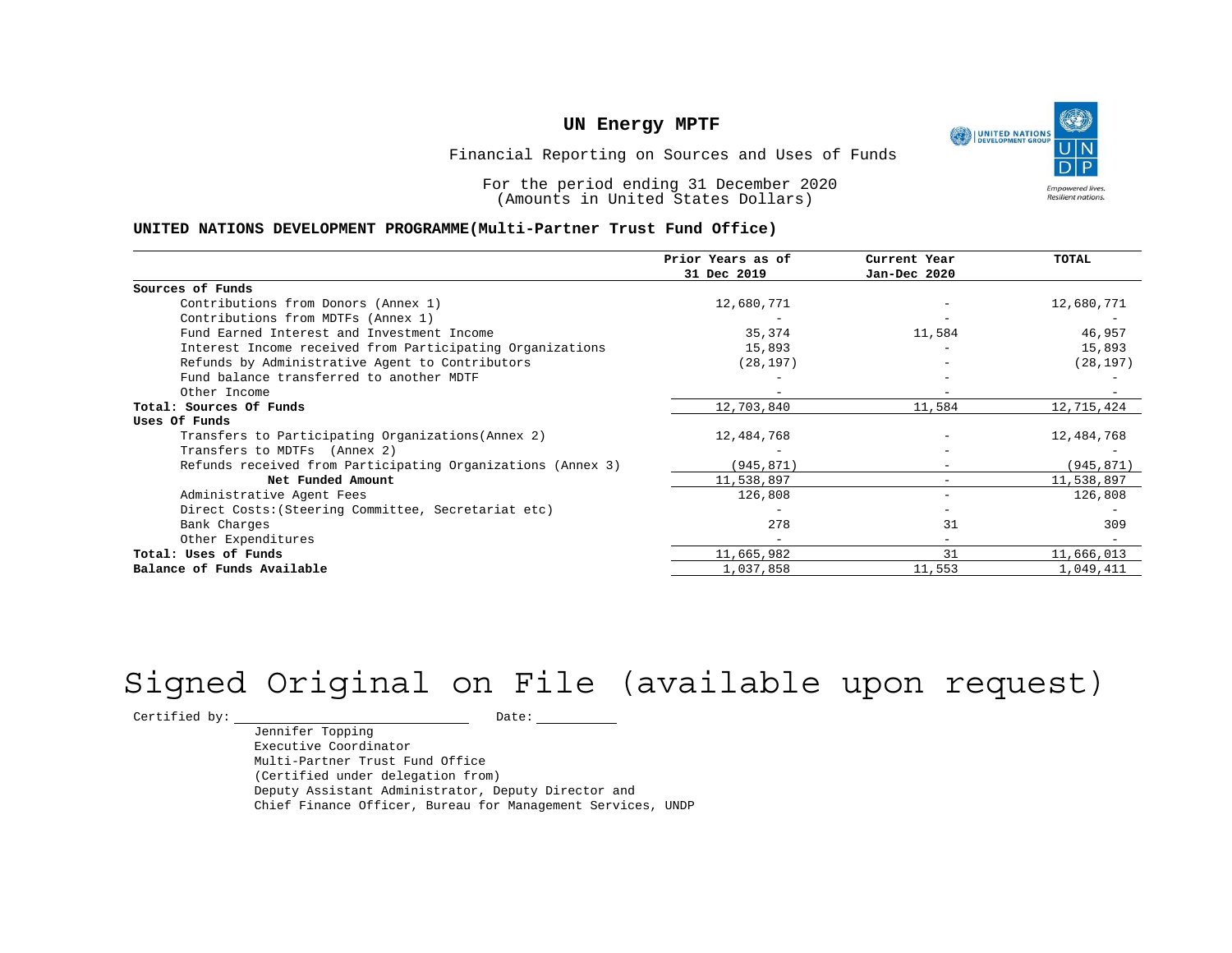

Financial Reporting on Sources and Uses of Funds

For the period ending 31 December 2020 (Amounts in United States Dollars)

### **UNITED NATIONS DEVELOPMENT PROGRAMME(Multi-Partner Trust Fund Office)**

**Annex - 1: Contributions**

|                                | Prior Years as of | Current Year             | TOTAL      |
|--------------------------------|-------------------|--------------------------|------------|
|                                | 31 Dec 2019       | Jan-Dec 2020             |            |
| From Contributors              |                   |                          |            |
| DEPARTMENT FOR INT'L DEVELOPME | 4,236,588         | $\overline{\phantom{m}}$ | 4,236,588  |
| GOVERNMENT OF DENMARK          | 4,080,040         | $\overline{\phantom{0}}$ | 4,080,040  |
| GOVERNMENT OF GERMANY          | 990,543           | $\overline{\phantom{0}}$ | 990,543    |
| GOVERNMENT OF ICELAND          | 350,000           | $\qquad \qquad -$        | 350,000    |
| GOVERNMENT OF SWEDEN           | 2,973,600         | $\qquad \qquad -$        | 2,973,600  |
| Non-profit Organization        | 50,000            | $\overline{\phantom{0}}$ | 50,000     |
| Total: Contributions           | 12,680,771        |                          | 12,680,771 |

# Signed Original on File (available upon request)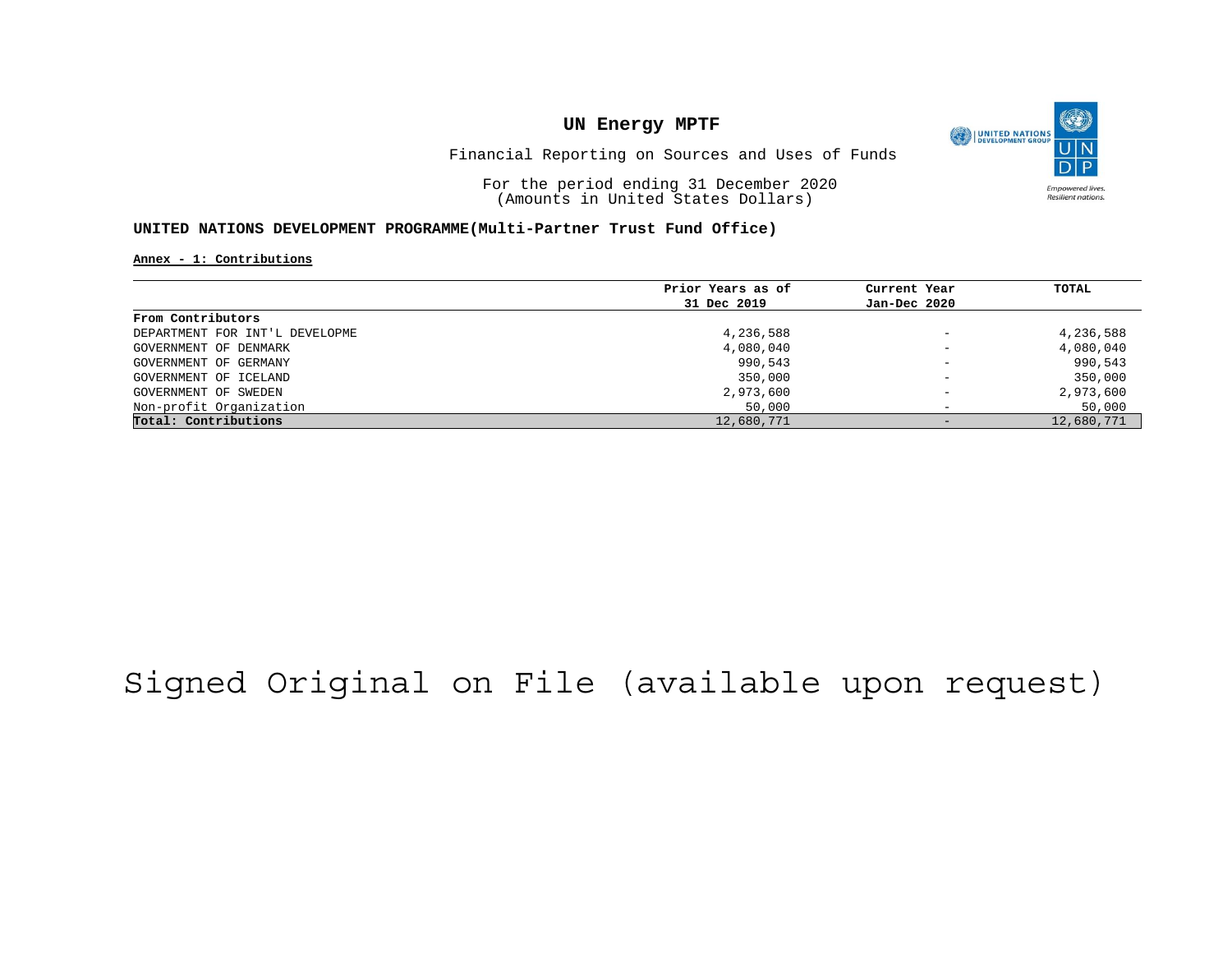

Financial Reporting on Sources and Uses of Funds

For the period ending 31 December 2020 (Amounts in United States Dollars)

### **UNITED NATIONS DEVELOPMENT PROGRAMME(Multi-Partner Trust Fund Office)**

**Annex - 2: Transfers**

|                                | Prior Years as of | Current Year             | TOTAL      |
|--------------------------------|-------------------|--------------------------|------------|
|                                | 31 Dec 2019       | Jan-Dec 2020             |            |
| To Participating Organizations |                   |                          |            |
| EOSG                           | 3,319,654         | $\overline{\phantom{m}}$ | 3,319,654  |
| <b>UNDP</b>                    | 2,287,636         | $\overline{\phantom{0}}$ | 2,287,636  |
| UNIDO                          | 646,815           | $\overline{\phantom{m}}$ | 646,815    |
| UNOPS                          | 6,230,663         | $\overline{\phantom{0}}$ | 6,230,663  |
|                                |                   |                          |            |
| Total Transfers                | 12,484,768        | $-$                      | 12,484,768 |

# Signed Original on File (available upon request)